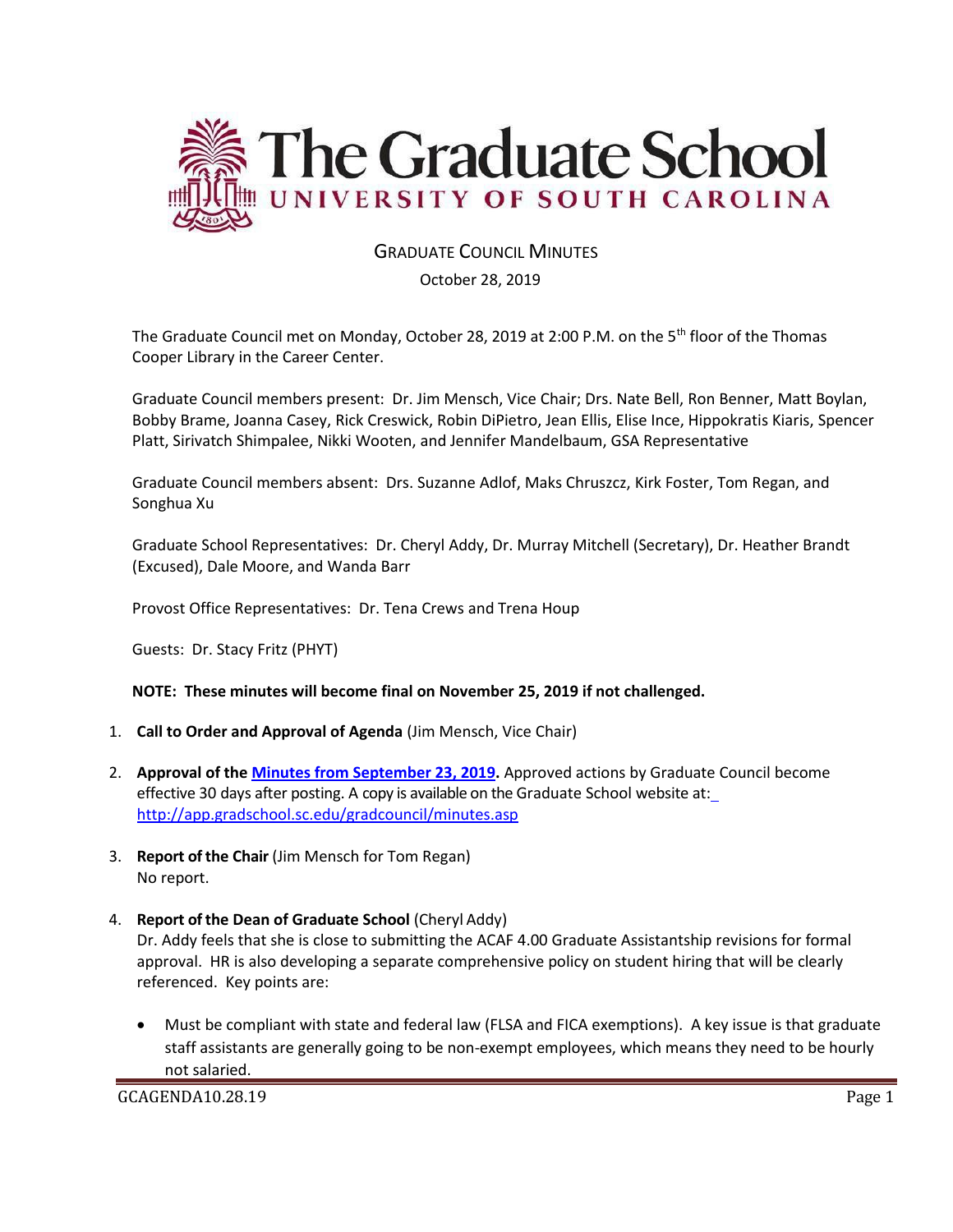- Would like to address graduate student concerns about stipend and overall financial support. A key priority is to protect resident tuition and the health insurance subsidy for all GAs.
- We are trying to identify the most efficient process to hire students because of the timing of various steps (e.g., when must enrollment eligibility be verified)

The application fee waiver for military and honorably discharged veterans is still under discussion, but we have not developed a formal recommendation yet.

The Community Insights survey will be starting on November 4<sup>th</sup>. You should have already received an email from President Caslen about this. When you do receive this survey next week, please take the time to complete this survey.

Provost and VP for Diversity and Inclusion searches are underway, but it will take some time to work on the position description for the Provost. This position has not been posted yet to her knowledge. She expects the application deadline will not be until January 2020 due to all the logistics that must be done beforehand.

Dr. Addy has had several meetings with the Graduate Student Association leadership since our last Graduate Council meeting. Jennifer Mandelbaum will share more about the topics that were discussed.

### 5. **Report of the Secretary of the Graduate Council** (Murray Mitchell)

Dr. Mitchell shared that the Graduate School is continuing to find ways to work with our new web site to ensure that the information folks need is available. There remain a couple of issues that are not quite where we wish them to be. Your patience as we work through these access issues is appreciated.

Overall, we continue to do our best to keep up with providing timely and helpful assistance to students, faculty and staff. As ever, if you or your colleagues run into an issue where you are feeling like you are not getting the kind of help you need, please let him know.

In the very near future, an online tutorial for students seeking guidance for preparing their thesis or dissertation for submission will be available. This format is intended to be in addition to, not instead of personal face-to-face sessions. We appreciate that students learn in different ways. I will also ask that committees continue to encourage students to submit their work for a format check at the time of approval of their proposal—meaning you ask for that kind of format in their proposal and they have the chance to get this hurdle out of the way early in the process and can then focus on the substantive content of their work when they try to wrap everything up at the end of the semester to graduate.

## 6. **Report on Professional Development** (Murray Mitchell for Heather Brandt) There are currently no updates regarding Scholarly Initiatives.

We continue to make edits and work to improve the information on the website. We have been working on adding in the graduate faculty information, GTA/GIA/ITA training information, and Graduate School program coordinator assignments. If you have recommendations or questions, please contact Heather Brandt[, hbrandt@sc.edu.](mailto:hbrandt@sc.edu)

GCAGENDA10.28.19 Page 2 We have four professional development programs remaining for fall 2019. Registration information for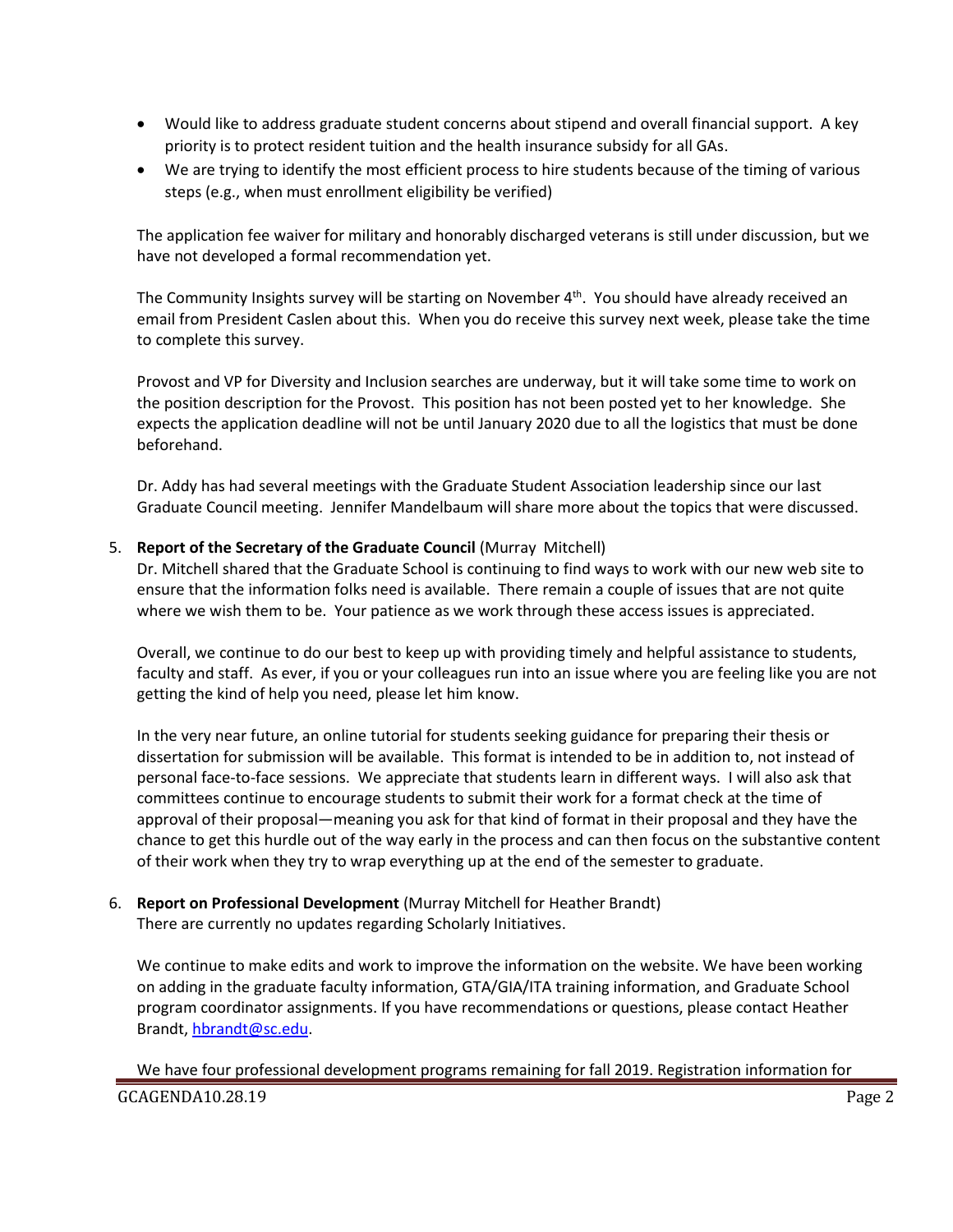these events is available on the Graduate School calendar on the Graduate School website (sc.edu/gradschool).

- **November 1:** Writing Your Teaching Philosophy, Part 2
- **November 7**: Start Smart
- **November 8**: Start Smart Focus on Faculty Negotiation (required prior attendance at basic Start Smart)
- **November 22**: Getting the Mentoring You Need Webinar

In addition, we have been working with the University Libraries on upcoming programs for graduate students, which is in addition to the previously posted and promoted schedule of professional development offerings. The following information was sent out through the graduate students, graduate directors, and program administrators' listservs earlier today. University Libraries, with the Graduate School, is pleased to offer **[SHARPGrads](http://guides.library.sc.edu/sharpgrads)** – the **S**kills, **H**abits, **a**nd **R**esearch **P**rogram for Graduate Students at the University of South Carolina. SHARPGrads is a free, two-day workshop series where graduate students will gain experience with skills and tools to do research in the digital age. This event will take place December 12 – 13, 2019 from 9:00 am – 3:00 pm at Thomas Cooper Library. Topics discussed will include: Text and content mining; Data visualization; Data management; Creating an effective online research presence; Discipline-specific content; and much more!

Registration is limited to the first 50 graduate student applicants. **[Reserve your space now](https://forms.gle/Q3NSkpVUurY2HpDu8)**! If you have questions, please contact Digital Research Services at University Libraries at **[digres@mailbox.sc.edu.](mailto:digres@mailbox.sc.edu)** 

7. **Report of the Graduate Student Association Representative** (Jennifer Mandelbaum) Jennifer shared with the Council that during their meetings with Dr. Addy, they discussed increasing the minimum stipend for graduate assistants since that the amount has not increased in ten years and potentially having a reduced tuition rate for having a graduate assistantship.

Over the past years, there has been a concern that some international students have about their work hours. They feel that they don't have the ability to say "no" when asked to work additional hours outside of the hours they are being paid for per week. They are concerned about their visa statuses.

Dr. Addy added she is proposing that a work agreement detailing work expectations and responsibilities be provided to each graduate assistant at the time of hire. In addition, she will push for a policy that will enable graduate assistants to formerly file a complaint in addition to our existing Grievances, Appeals and Petitions Committee. She would like for this policy to be printed in the proposed work agreement.

# 8. **Report of the Academic Policy and Practices Committee** (Jim Mensch)

Dr. Mensch reported that the proposal for the procedural change of Special Topics Courses to no longer go through the Graduate School was discussed by the Committee. It was agreed by a majority that this is a good move. The undergraduate courses are sent directly to the Registrar's office to be added to the database; so, the graduate courses will now follow the same procedure.

Dr. Mitchell added that once this proposal has been formerly approved, Special Topics Courses will no longer be included on the Graduate Council's Agenda and Minutes. Departments will have to look on the database for their courses.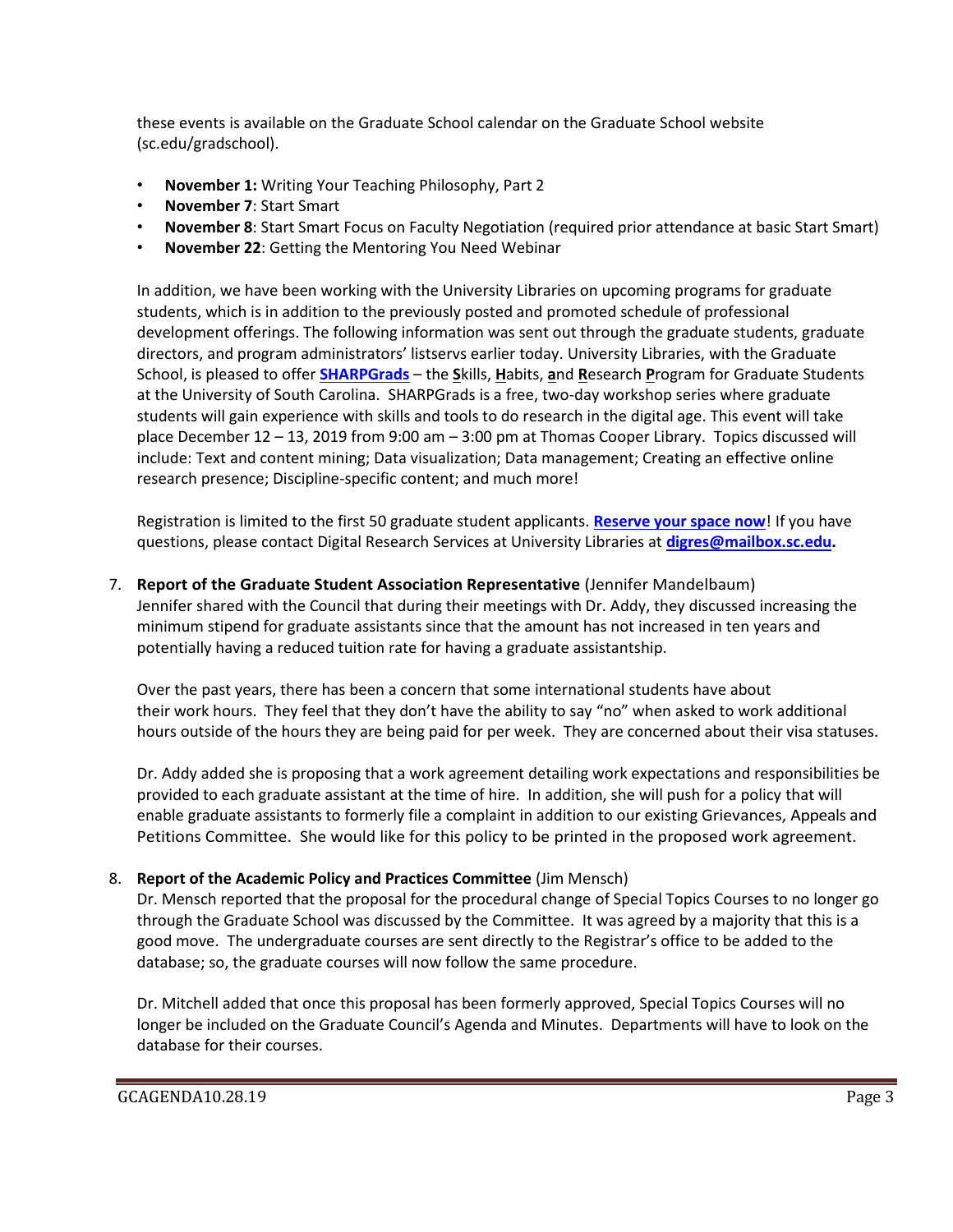9. **Report of the 500/600 Level Courses, Distributed Learning and Special Topics Courses** (Murray Mitchell)

This report is presented to Council for informational purposes only; no action is necessary.

## **500/600 Level Courses**

(CCP = Course Change Proposal; NCP=New Course Proposal)

**ACCT 590** (3) Special Topics in Accounting—Analytics in Accounting (Spring 2020) **ANTH 569** (3) International Development and the Environment (CCP: Fall 2020) **BIOL 645** (1) Change to BIOL 497 (CCP: Fall 2020) **BMEN 589** (3) Bio Nano/Micro Electro-Mechanical Systems (Spring 2020) **BMEN 589**(3) Biosensing Fundamentals and Applications (Spring 2020) **CRJU 591** (3) Adolescent Mentoring [Cross-list with WGST 598] (Spring 2020) **CSCE 590** (3) From Innovation to Startup in Computing (Spring 2020) **ECHE 589** (3) Heterogeneous Catalysis (Spring 2020) **ECON 510** (3) Experimental Economics (CCP: Fall 2020) **ECON 511** (3) Senior Seminar in Economics (CCP: Fall 2020) **ECON 514** (3) The Economics of Terrorism (CCP: Fall 2020) **ECON 555** (3) Game Theory in Economics (CCP: Fall 2020) **ECON 562** (3) Public Finance (CCP: Fall 2020) **EDLP 517** (3) Law & Policy Studies in Education (NCP: Fall 2020) **EMCH 561** (3) Machine Learning for Mechanical Engineers (Spring 2020) **ENHS 592** (3) Disasters, Catastrophes, and their Management (Spring 2020) **ENVR 501** (3) Decolonizing the Environment: Race, Nature, Power (Spring 2020) **HRTM 590** (3) Game of Thrones (Summer 2020) **MSCI 599** (3) Oceans and Human Health: An Ecosystem and Public Health Perspective (Spring 2020) **MUSC 544** (3) Music of Africa (Spring 2020) **MUSC 584** (3) Workshop in Music: Leadership in Music Education (Spring 2020) **RUSS 598** (3) Russian Song (Spring 2020) **SPAN 575** (3) Special Topics in Spanish (NCP: Fall 2020) **SPTE 590** (3) Advanced Sales in Sport and Entertainment Business (Spring 2020) **SPTE 590** (3) Big Data and Analytics in HRSM (Spring 2020) **SPTE 590** (3) Broadway Live (Spring I 2020) **SPTE 590** (3) Business of Broadway (Spring 2020) **SPTE 590** (3) Communication in Sport (Spring 2020) **SPTE 590** (3) Sports Economics (Spring 2020) **SPTE 590** (3) The Business of Baseball (Spring I 2020) **THEA 558** (3) Draping for the Modern Silhouette (NCP: Fall 2020) **WGST 598** (3) Adolescent Mentoring [cross-list with CRJU 591] (Spring 2020)

## **Distributed Learning Proposals**

**None at this time.**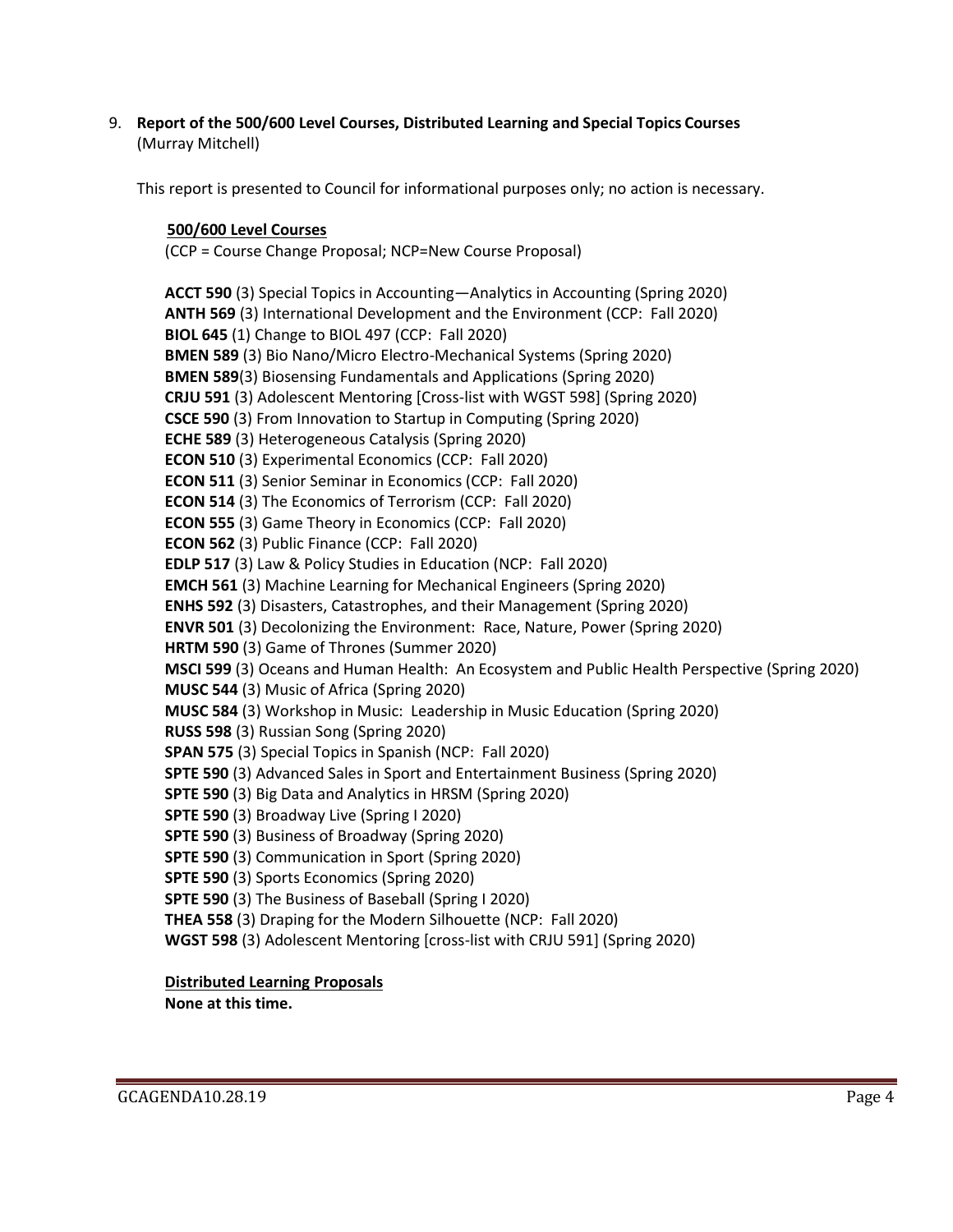#### **Special Topics Course Proposals**

**ACCT 590** (3) Special Topics in Accounting—Analytics in Accounting (Spring 2020) **BMEN 589** (3) Bio Nano/Micro Electro-Mechanical Systems (Spring 2020) **BMEN 589**(3) Biosensing Fundamentals and Applications (Spring 2020) **CRJU 591** (3) Adolescent Mentoring [Cross-list with WGST 598] (Spring 2020) **CSCE 590** (3) From Innovation to Startup in Computing (Spring 2020) **CSCE 790** (3) Computer Systems Security (Spring 2020) **CSCE 790** (3) Quantum Computing and Information (Spring 2020) **CSCE 790** (3) Special Topics in Neuromorphic Computing (Spring 2020) **CSCE 790** (3) Wireless and Mobile Systems for the IoT (Spring 2020) **ECHE 589** (3) Heterogeneous Catalysis (Spring 2020) **ECHE 789** (3) Electrochemical Systems Modeling (Spring 2020) **EMCH 561** (3) Machine Learning for Mechanical Engineers (Spring 2020) **ENCP 789** (3) Fundamentals of Project Planning and Management (Spring 2020) **ENHS 592** (3) Disasters, Catastrophes, and their Management (Spring 2020) **ENVR 501** (3) Decolonizing the Environment: Race, Nature, Power (Spring 2020) **HIST 700** (3) Race, Civil Rights, and the Law [cross-list with WGST 796] (Spring 2020) **HRTM 590** (3) Game of Thrones (Summer 2020) **HSPM 716** (3) Quantitative Methods for Health Administration (Spring 2020) **JOUR 790** (3) Social Media Research and Analytics (Spring 2020) **MSCI 599** (3) Oceans and Human Health: An Ecosystem and Public Health Perspective (Spring 2020) **MUSC 544** (3) Music of Africa (Spring 2020) **MUSC 726** (3) Music Cognition (Spring 2020) **MUSC 744** (3) Music and Political Economy (Spring 2020) **MUSC 744** (3) Music and Shakespeare 1600-Present (Spring 2020) **MUSC 744** (3) Opera in the Long Nineteenth Century (Spring 2020) **MUSC 766** (3) Improvisation for Beginning to Advanced Pianists (Spring 2020) **POLI 792** (3) Current Readings in Comparative Politics (Spring 2020) **POLI 797** (3) Non-Profit Management (Spring 2020) **PSYC 888** (3) Integrated Biomedical-Behavioral Seminar (Spring 2020) **RUSS 598** (3) Russian Song (Spring 2020) **SPTE 590** (3) Advanced Sales in Sport and Entertainment Business (Spring 2020) **SPTE 590** (3) Big Data and Analytics in HRSM (Spring 2020) **SPTE 590** (3) Broadway Live (Spring I 2020) **SPTE 590** (3) Business of Broadway (Spring 2020) **SPTE 590** (3) Communication in Sport (Spring 2020) **SPTE 590** (3) Sports Economics (Spring 2020) **SPTE 590** (3) The Business of Baseball (Spring I 2020) **WGST 598** (3) Adolescent Mentoring [cross-list with CRJU 591] (Spring 2020)

**WGST 796** (3) Race, Civil Rights, and the Law [cross-list with HIST 700] (Spring 2020)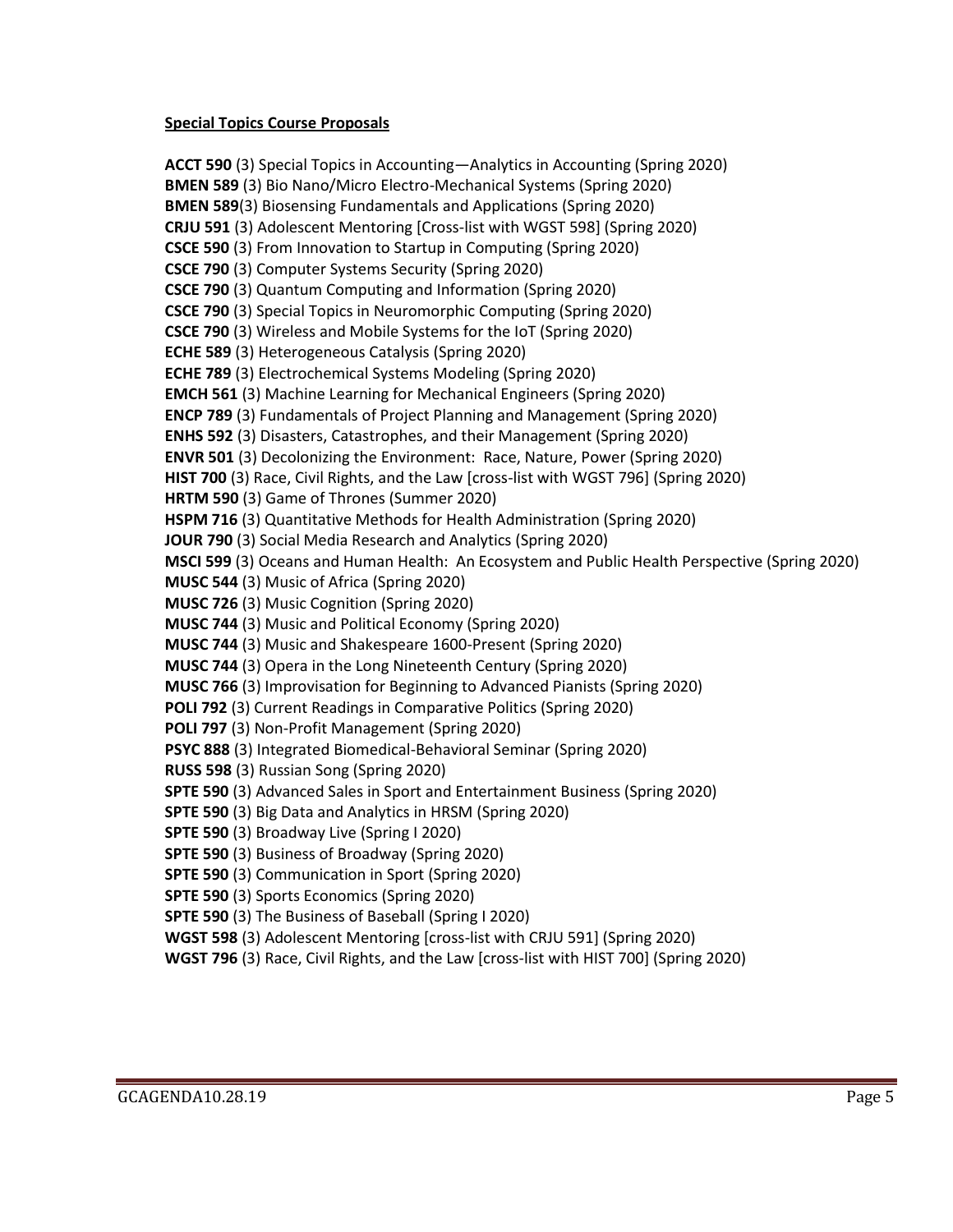### 10. **Associate Graduate Faculty Nominations** (Murray Mitchell)

| Name:    | Lauren LeJeune (PhD)       |
|----------|----------------------------|
| Program: | <b>Educational Studies</b> |
| Term:    | Fall 2019 - Fall 2025      |

#### *This nomination was unanimously approved by Graduate Council.*

#### 11. **Fellowships and Scholarships Committee** (Jean Ellis)

Dr. Ellis shared the following update:

- Info on materials needed for each of the Graduate School fellowships and awards has been updated on the Graduate School website.
- Graduate School staff are working out a solution for Graduate Directors to be able to nominate incoming and returning students for awards. This will not be done via GMS as in years past. It is possible the process used this year will be a temporary solution while we work towards a permanent solution for 2020-21.
- When the nomination/application process opens early in the Spring semester, Graduate Directors will be notified via email. The email will include a "one-stop shop" resource with links to each award for ease of access.
- It may be worth notifying folks now of the two major changes for the Presidential Fellowship process:
	- a. Maximum of 2 nominations per program
	- b. Both nominations must be submitted in the same round

#### 12. **Report of Science, Math, and Related Professional Programs Committee** (Rick Creswick)

Below is a list of proposals reviewed by the Committee. Each curricular action can be viewed at this Public Agenda review site:

<https://www.sc.edu/programproposal/agenda/?id=75&code=GCO>

At this Public Agenda link, the individual proposals are not live-linked, but agenda items are listed in alphabetical order. To view the full proposals, GC members and Committee Chairs still need to go to the Committee Review site, and filter for "Committees", then for the "Committee" called "Added to Grad Council agenda."

(CCP = Course Change Proposal; NCP=New Course Proposal)

- **EPID 730** (3) Public Health Surveillance Systems, Public Health, CCP: Fall 2020
- **EPID 741** (3) Intermediate Epidemiologic Methods, Public Health, CCP: Fall 2020
- **EPID 744** (3) Cardiovascular Disease Epidemiology, Public Health, CCP: Fall 2020
- **EPID 763** (3) Nutritional Epidemiology, Public Health, CCP: Fall 2020
- **EPID 765** (3) Reproductive Epidemiology, Public Health, CCP: Fall 2020
- **EPID 768** (3) Psychiatric Epidemiology, Public Health, CCP: Fall 2020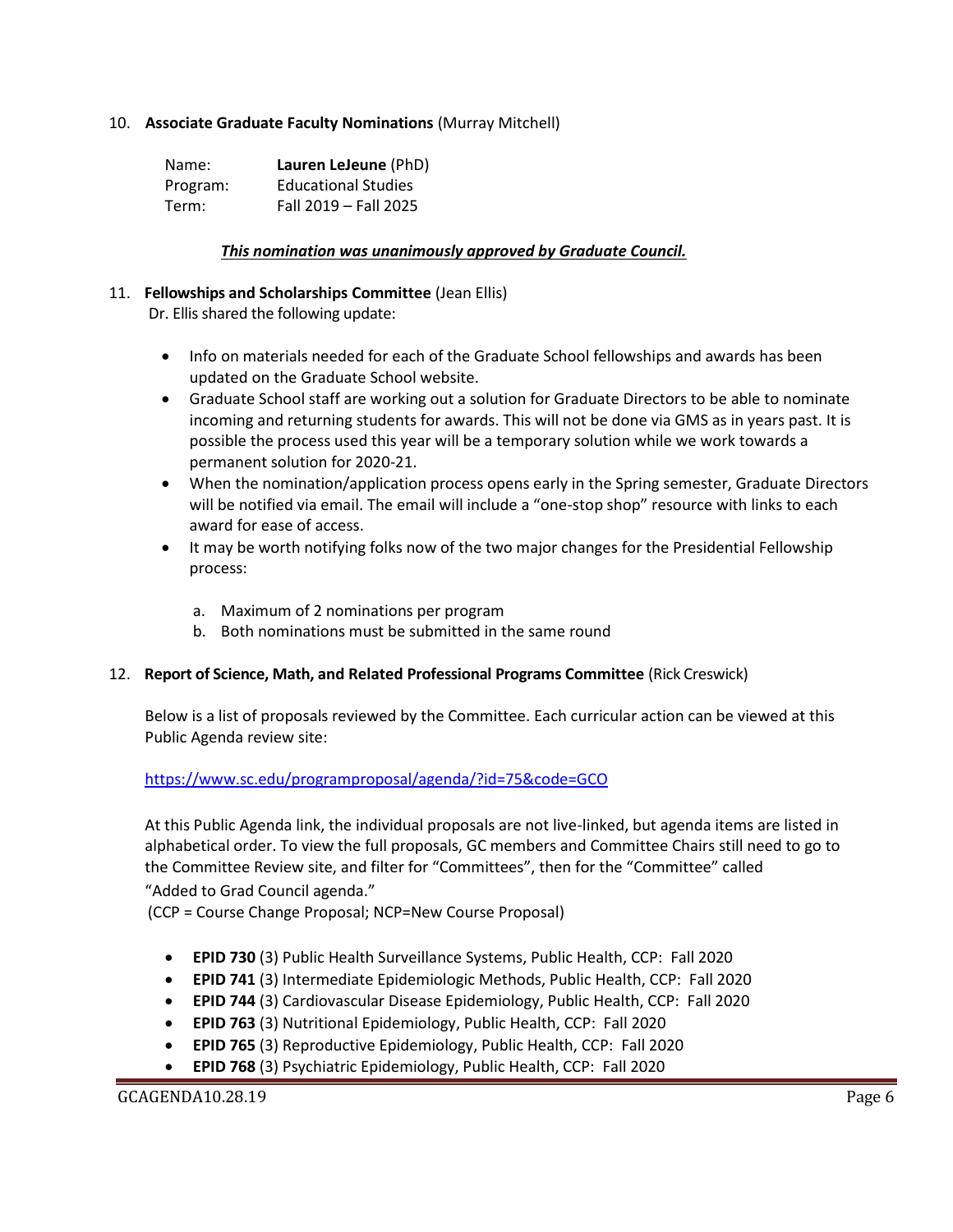- **EPID 770** (3) Social Epidemiology, Public Health, CCP: Fall 2020
- **EPID 869** (3) Clinical Effectiveness, Public Health, CCP: Fall 2020
- **MSCI 798** (1 9) Research In Marine Science, Arts and Sciences, CCP: Fall 2020
- **NURS 724** (3) Education in Nursing, Nursing, CCP: Fall 2020
- **NURS 725** (3) Education: Curriculum and Evaluation, Nursing, CCP: Fall 2020
- **NURS 727** (3) Teaching Practicum in Nursing, Nursing, CCP: Fall 2020
- **NURS 814** (3) Observational Methods, Nursing, NCP: Spring 2020
- **PHYT 740** (3) Professional Issues in Physical Therapy, Public Health, CCP: Fall 2020
- **PHYT 752** (2) Advanced Examination Techniques for Orthopedic Physical Therapy, Public Health, CCP: Fall 2020
- **PHYT 765** (3) Geriatric Physical Therapy, Public Health, CCP: Fall 2020
- **STAT Major / Degree Program**, MS in Statistics, Arts and Sciences, Change to Existing Program: Fall 2020

## *These proposals were unanimously approved by Graduate Council.*

## 13. **R**epor**t of the Humanities, Social Sciences, Education, and Related Professional Programs Committee**  (Robin DiPietro)

Below is a list of proposals reviewed by the Committee. Each curricular action can be viewed at this Public Agenda review site:

## <https://www.sc.edu/programproposal/agenda/?id=75&code=GCO>

At this Public Agenda link, the individual proposals are not live-linked, but agenda items are listed in alphabetical order. To view the full proposals, GC members and Committee Chairs still need to go to the Committee Review site, and filter for "Committees", then for the "Committee" called

"Added to Grad Council agenda."

(CCP = Course Change Proposal; NCP=New Course Proposal)

- **ACCT 836** (3) Doctoral Seminar in Contemporary Accounting Topics, Business, NCP: Spring 2020
- **ECON 833** (3) Computational Methods for Economics, Business, NCP: Spring 2020
- **EDLP Major / Degree Program**, Educational Specialist in Educational Administration, Education, Change to Major / Degree Program: Fall 2020
- **IBUS 739** (3) Design Thinking for Global Business, Business, NCP: Spring 2020
- **IBUS 740** (3) Data Analytics for International Business, Business, NCP: Spring 2020
- **INTE Major / Degree Program,** Elementary Education, M.A.T. (2-6 Certification), Education, Change to Existing Program: Fall 2020
- **JOUR Major / Degree Program,** Journalism and Mass Communications, M.M.C., Information and Communications, Change to Existing Program: Fall 2020
- **JOUR Major / Degree Program,** Journalism and Mass Communications, M.A., Information and Communications, Change to Existing Program: Fall 2020
- **JOUR Major / Degree Program,** Journalism and Mass Communications, Ph.D., Information and Communications, Change to Existing Program: Fall 2020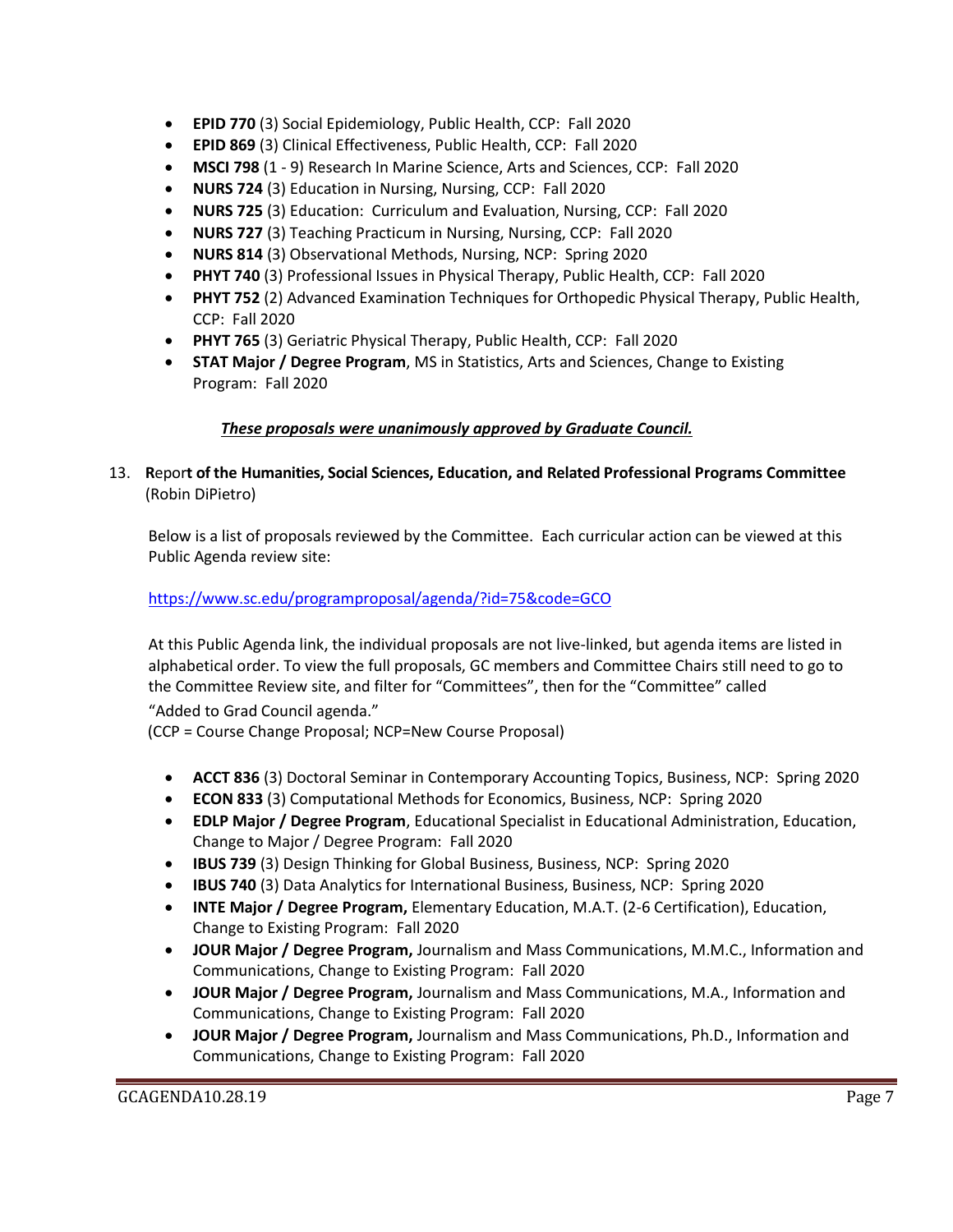- **LANG Major / Degree Program,** M.A. in Spanish**,** Arts and Sciences, Change to Major / Degree Program: Spring 2020
- **LING 742** (3) Language and Race, Arts and Sciences, NCP: Spring 2020
- **PEDU 770 (**3) Research Methods in Physical Education and Athletic Training, Education, CCP: Fall 2020
- **SLIS Major / Degree Program,** Library and Information Science, M.L.I.S., Information & Communications, Change to Existing Program: Fall 2020
- **SLIS 701** (3) Introduction to Library and Information Studies, Library and Information Science, CCP: Fall 2020
- **SLIS 702** (3) Introduction to Technical Services, Library and Information Science, CCP: Fall 2020
- **SLIS 703** (3) Introduction to Information Sources and Services, Library and Information Science, CCP: Fall 2020
- **SLIS 704** (3) Introduction to the Management of Libraries, School Libraries, and Information Agencies, Library and Information Science, CCP: Fall 2020
- **SLIS 705** (3 Introduction to Research in Library and Information Science, Library and Information Science, CCP: Fall 2020
- **SLIS 706** (3) Introduction to Information Technologies, Library and Information Science, CCP: Fall 2020
- **SOWK 704** (3) Nonprofit Leadership, Social Work, NCP: Spring 2020
- **SOWK 705** (3) Family Interventions and Family Therapy, Social Work, NCP: Spring 2020
- **SOWK 725,** Advanced Social Work Practice with Families, Social Work, Delete an Existing Course: Fall 2020
- **SOWK 733,** Advanced Social Work Practice with Organizations and Communities: Administrative Skills, Social Work, Delete an Existing Course: Fall 2020

## *These proposals were unanimously approved by Graduate Council.*

## 14. **Report of the Grievances, Appeals and Petitions Committee** (Bobby Brame) The Council went into closed session to discuss two student appeals. The Council resumed open session to vote on the appeals.

The Council voted to deny the appeal for Student #1, with one member abstaining. The Council voted to deny the appeal for Student #2, with three members abstaining.

# 15. **Other Committee Reports**

None at this time.

#### 16. **Old Business** None at this time.

17. **New Business** None at this time.

#### 18. **Good of the Order**

Dr. Mitchell asked that all Council members and guests sign in on the roster for accountability purposes.